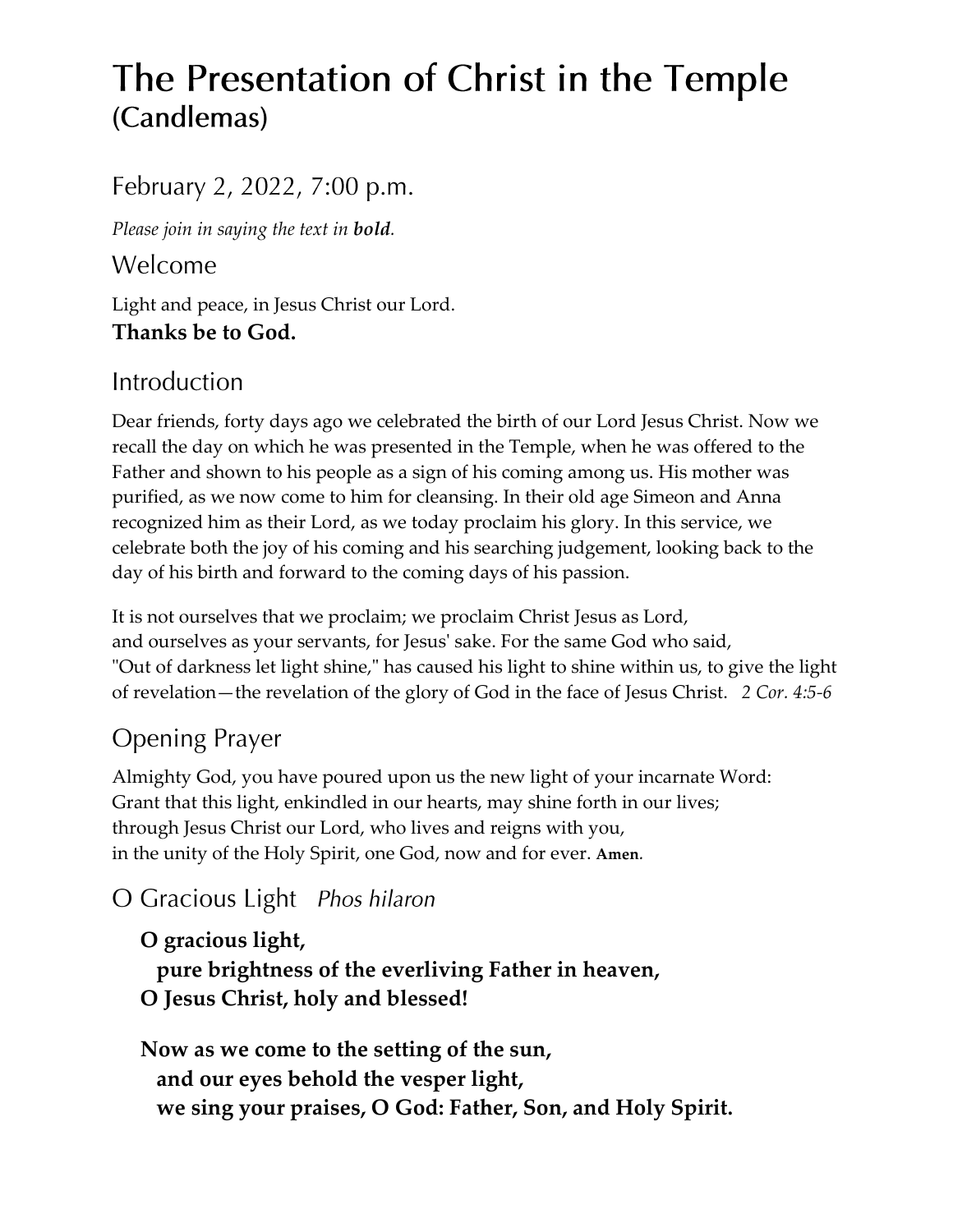#### **You are worthy at all times to be praised by happy voices, O Son of God, O Giver of Life, and to be glorified through all the worlds.**

## The Collect

Almighty and ever-living God, clothed in majesty, whose beloved Son was this day presented in the Temple, in substance of our flesh: grant that we may be presented to you with pure and clean hearts, by your Son Jesus Christ our Lord, who is alive and reigns with you, in the unity of the Holy Spirit, one God, now and for ever. **Amen.**

# The First Reading - Malachi 3:1-4

Thus says the Lord, See, I am sending my messenger to prepare the way before me, and the Lord whom you seek will suddenly come to his temple. The messenger of the covenant in whom you delight—indeed, he is coming, says the Lord of hosts. But who can endure the day of his coming, and who can stand when he appears?

For he is like a refiner's fire and like fullers' soap; he will sit as a refiner and purifier of silver, and he will purify the descendants of Levi and refine them like gold and silver, until they present offerings to the Lord in righteousness. Then the offering of Judah and Jerusalem will be pleasing to the Lord as in the days of old and as in former years.

The Psalm – Psalm 24:7-10, Domini est terra

**Lift up your heads, O gates; lift them high, O everlasting doors; and the King of glory shall come in. "Who is this King of glory?" "The LORD, strong and mighty, the LORD, mighty in battle." Lift up your heads, O gates; lift them high, O everlasting doors; and the King of glory shall come in. "Who is he, this King of glory?" "The LORD of hosts, he is the King of glory."**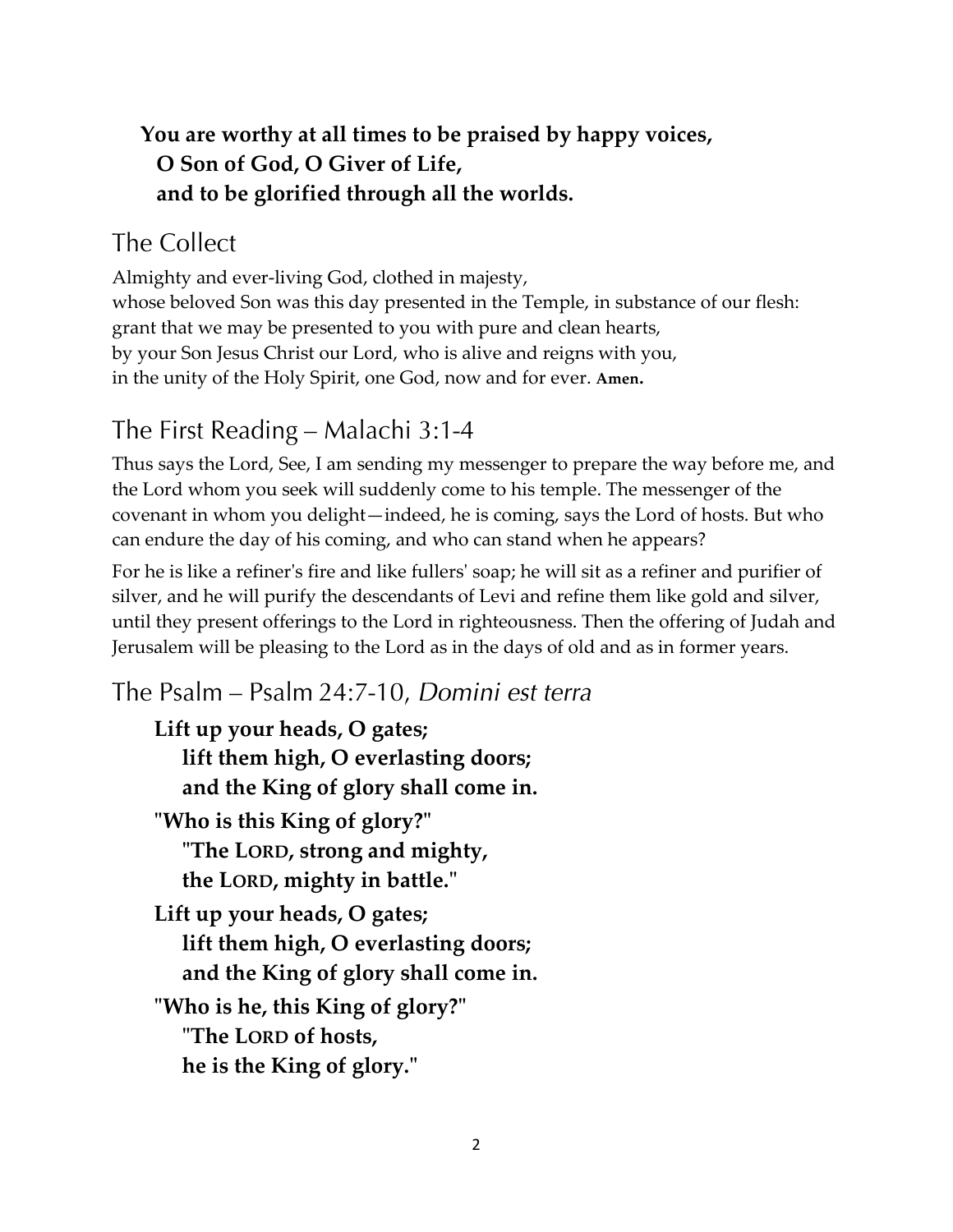## The Gospel – Luke  $2:22-40$

When the time came for their purification according to the law of Moses, the parents of Jesus brought him up to Jerusalem to present him to the Lord (as it is written in the law of the Lord, "Every firstborn male shall be designated as holy to the Lord"), and they offered a sacrifice according to what is stated in the law of the Lord, "a pair of turtledoves or two young pigeons."

Now there was a man in Jerusalem whose name was Simeon; this man was righteous and devout, looking forward to the consolation of Israel, and the Holy Spirit rested on him. It had been revealed to him by the Holy Spirit that he would not see death before he had seen the Lord's Messiah. Guided by the Spirit, Simeon came into the temple; and when the parents brought in the child Jesus, to do for him what was customary under the law, Simeon took him in his arms and praised God, saying,

"Master, now you are dismissing your servant in peace, according to your word; for my eyes have seen your salvation, which you have prepared in the presence of all peoples, a light for revelation to the Gentiles and for glory to your people Israel."

And the child's father and mother were amazed at what was being said about him. Then Simeon blessed them and said to his mother Mary, "This child is destined for the falling and the rising of many in Israel, and to be a sign that will be opposed so that the inner thoughts of many will be revealed—and a sword will pierce your own soul too."

There was also a prophet, Anna the daughter of Phanuel, of the tribe of Asher. She was of a great age, having lived with her husband seven years after her marriage, then as a widow to the age of eighty-four. She never left the temple but worshiped there with fasting and prayer night and day. At that moment she came and began to praise God and to speak about the child to all who were looking for the redemption of Jerusalem.

When they had finished everything required by the law of the Lord, they returned to Galilee, to their own town of Nazareth. The child grew and became strong, filled with wisdom; and the favor of God was upon him.

Meditation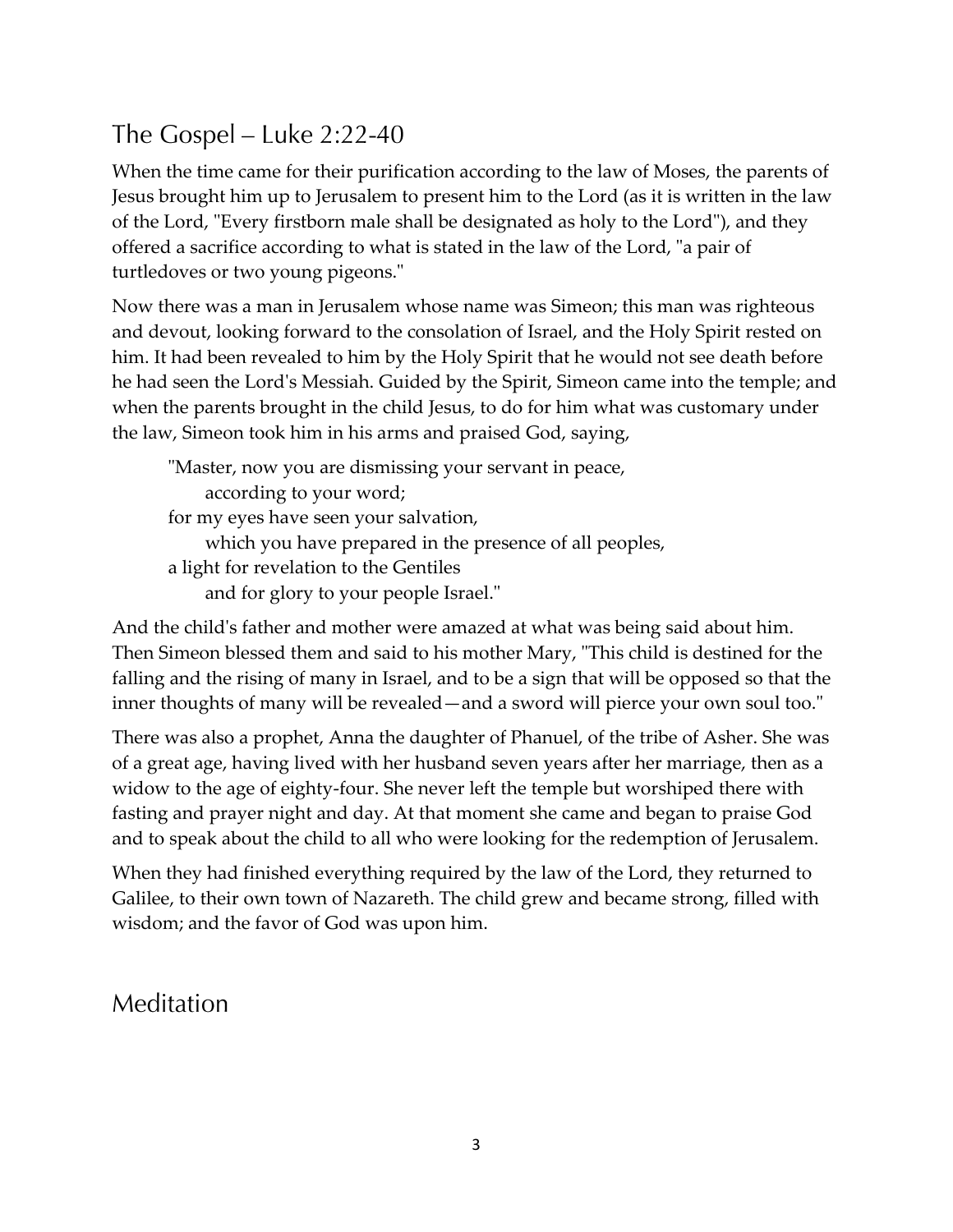#### The Song of Mary Magnificat

**My soul proclaims the greatness of the Lord, my spirit rejoices in you, O God my Savior, for you have looked with favor on your lowly servant. From this day all generations will call me blessed: you, the Almighty, have done great things for me, and holy is your name. You have mercy on those who fear you from generation to generation. You have shown strength with your arm and scattered the proud in their conceit, Casting down the mighty from their thrones and lifting up the lowly. You have filled the hungry with good things and sent the rich away empty. You have come to the help of your servant Israel, for you have remembered your promise of mercy, The promise made to our forebears, to Abraham and his children for ever.**

Prayers

Let us pray to our God through Christ who is our light and life.

**Our Father, who art in heaven, hallowed be thy Name, thy kingdom come, thy will be done, on earth as it is in heaven. Give us this day our daily bread. And forgive us our trespasses, as we forgive those who trespass against us. And lead us not into temptation, but deliver us from evil. For thine is the kingdom, and the power, and the glory, for ever and ever. Amen.**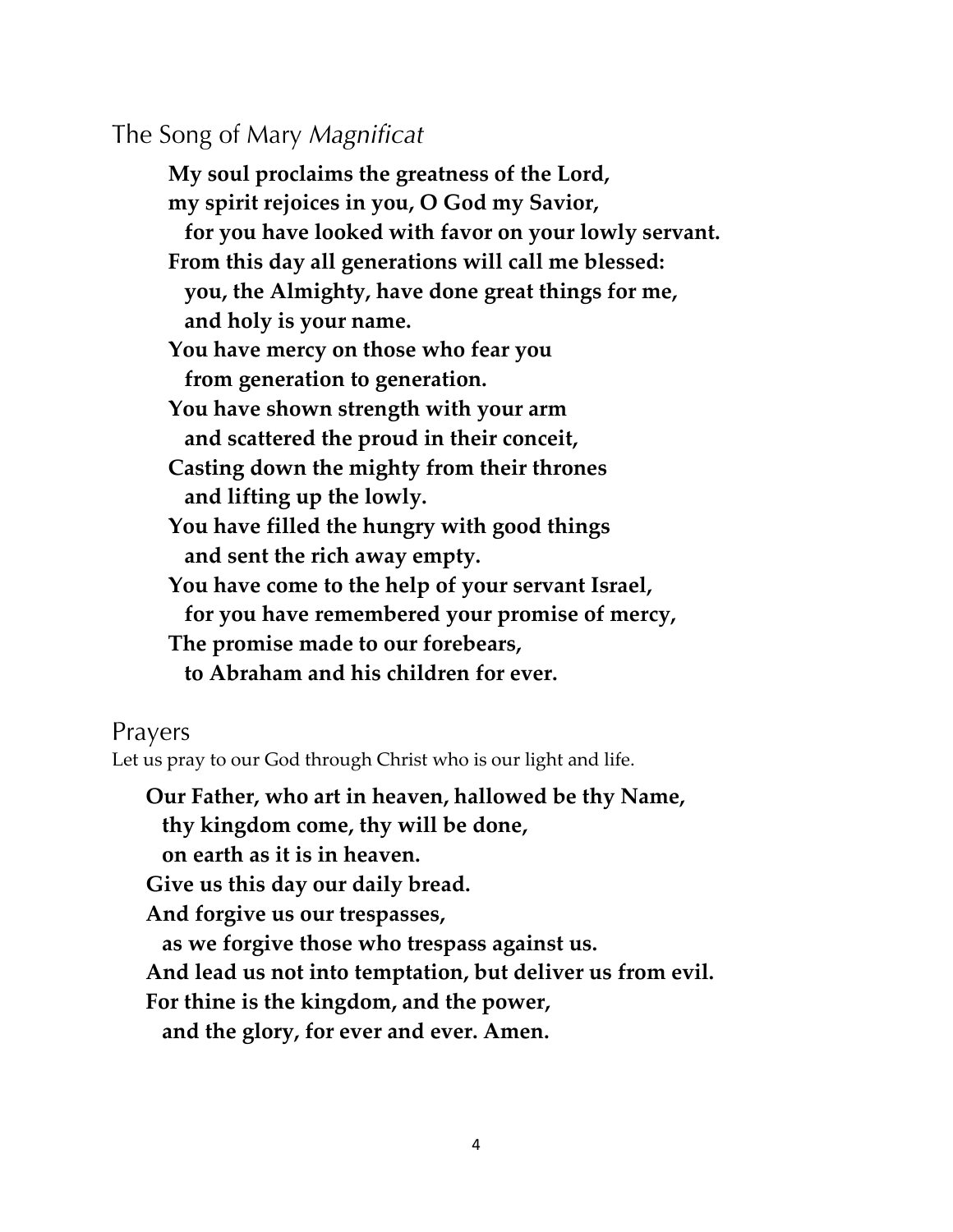- Eternal God, your Christ is acclaimed as the glory of Israel: look in mercy on your Church, sharing his light. Lord of light, **hear our prayer.**
- Your Christ in his temple brings judgement on the world: look in mercy on the nations, who long for his justice. Lord of light, **hear our prayer.**
- Your Christ, who was rich, for our sakes became poor: look in mercy on the needy, suffering with him. Lord of light, **hear our prayer.**
- Your Christ is the one in whom faithful servants find their peace: look in mercy on the departed, that they may see your salvation. Lord of light, **hear our prayer.**

Your Christ is revealed as the one destined to be rejected: look in mercy on us who now turn towards his passion. Lord of light, **hear our prayer.**

Lord God, you kept faith with Simeon and Anna, and showed them the infant King. Give us grace to put all our trust in your promises, and the patience to wait for their fulfilment, through Jesus Christ our Lord. **Amen.**

# The Blessing of the Light

Let us pray:

God our Father, source of all light, today you revealed to the aged Simeon your light which enlightens the nations. Fill our hearts with the light of faith, that we who bear these candles may walk in the path of goodness, and come to the Light that shines forever, your Son Jesus Christ our Lord. **Amen.**

The Song of Simeon - Nunc Dimittis (Luke 2:29-32)

**Lord, you now have set your servant free to go in peace as you have promised; For these eyes of mine have seen the Savior, whom you have prepared for all the world to see: A Light to enlighten the nations, and the glory of your people Israel. Glory to the Father, and to the Son, and to the Holy Spirit: as it was in the beginning, is now, and will be for ever. Amen.**